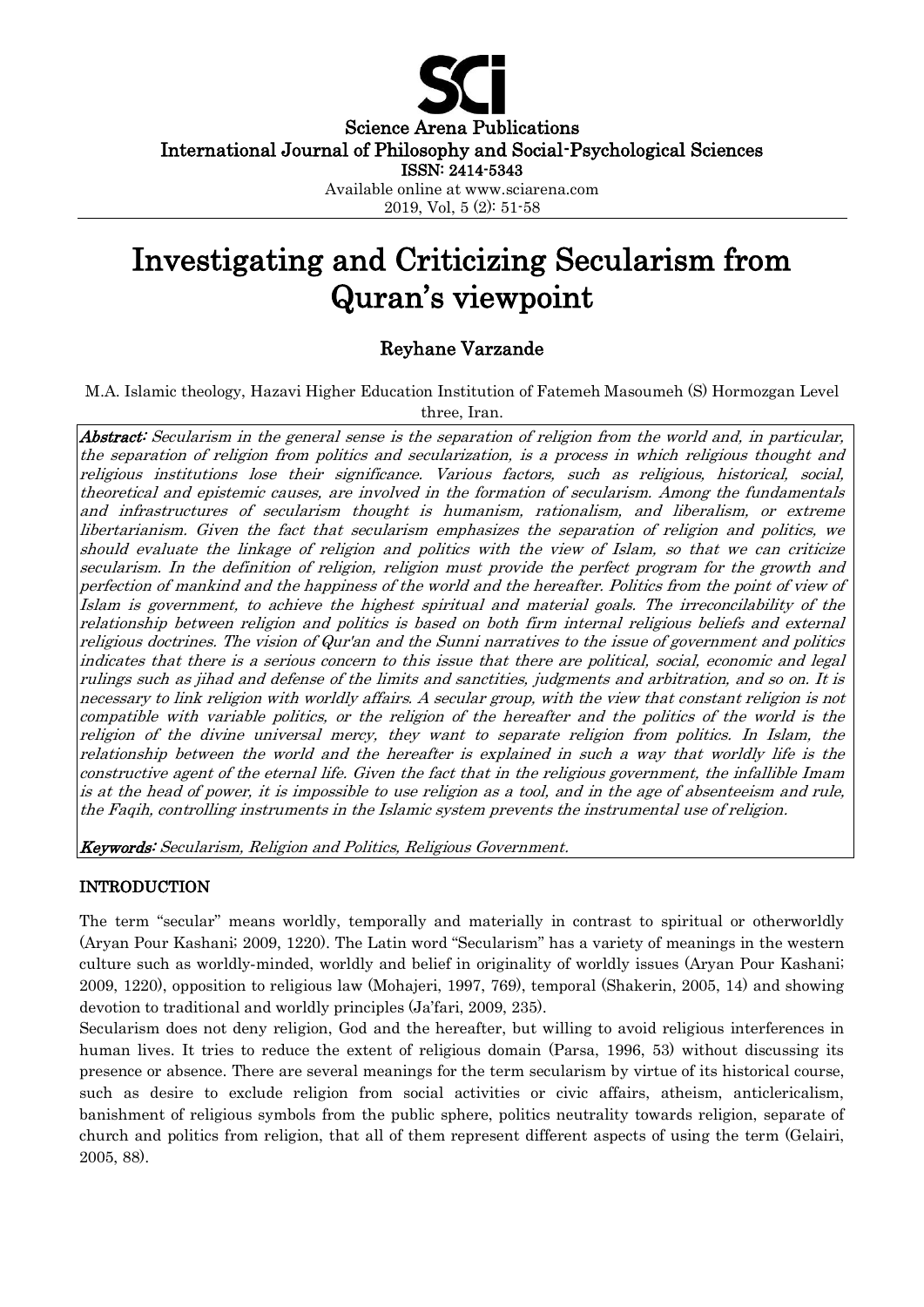Secularism focuses on separation of religion from politics. Regarding the thought, religion is considered as an individual issue, which aims to establish a relation between human being and God and to remove obstacles in this regard. Thus, religion takes no role and has no right in interference. In fact, it concentrates on politics without religion.

The west world introduced secularism against Christianity. Clearly, according to the holy book (Bible) and the earlier references of Christianity, secularism lacks principles and doctrine of the political system. However, making alteration to the holy book, by common consent, is acceptable. On the other hand, the function of clergies and authorities of church, their doctrinarism and indifference to develop secularism should be noticed.

Secularism was first introduced in European languages in the 1648 Westphalian treaty; under its provision all lands under the control of the church must be enjoyed sovereignty of secular political powers (Elyade, 1995, 124).

Max Weber, for the first time, introduced the term "secularism" in the sociology. Moreover, its first application dates back to the late 3rd century to describe those clergies who preferred living alone for religious reasons; they were not only authorities of the churches but also lived like ordinary people (Yazdani Moghadam, 2010).

The main criticism of the thought is that is it possible to compare socio-political Quranic verses and traditions of fourteen immaculate ones about secularism with the Bible and making judgment on Islam quite similar to Christian? Carrying out an investigation into Islamic references reveals their false claims.

#### Research theoretical foundations

#### Concepts of secularism

#### Definition and types of secularism

The term "secular" is derived from "Seculum", a Latin word, meaning an age or period of time; thus being secular indicates belonging to the current age. If secularism is defined as setting human being affairs without recourse to God and afterlife, it comes to conclusion that separation of religion and politics is its mere aspect not its whole general concept; but it would be better to say that it claims to separate economy, management, law and all other aspects of human life from religion but politics is given due weight in secularism because separation of religion and politics is tantamount to separation of all other human life issues from the religion per se. The concise exhaustive definition of secularism is that, removing, inattention to or devaluate religion is different aspects of human life such as politic, government, metaphysics, rationality, morality and so forth. Secularism has undergone radical changes over the centuries concerning objectivity and mental notions in its application; thus making a detailed investigation into it, in the first place, it requires carrying out a concise study about its courses. However, it must be noted that unlike its current meaning, the earlier meaning of "secularism" was not rationality and devaluating the religion (Javadi, 2010).

Accordingly, studying its changes over the years is really necessary to understand its literal meaning. The author reaches the conclusion that, secularism has taken the following course through history:

#### Worldly affairs

The term "secular" was meant worldly or temporal before Renaissance and was popular among people. Afterwards, it was used by churches for those priests working in non-religious fields called secular priests. Thus, the church itself used the term to call priests who were exempting or dismissed from working at church (Javadi, 2010).

#### Secularization process

Secularism was first introduced in European languages in the 1648 Westphalian treaty; under its provision all lands under the control of the church must be enjoyed sovereignty of secular political powers (Elyade, 1995, 124).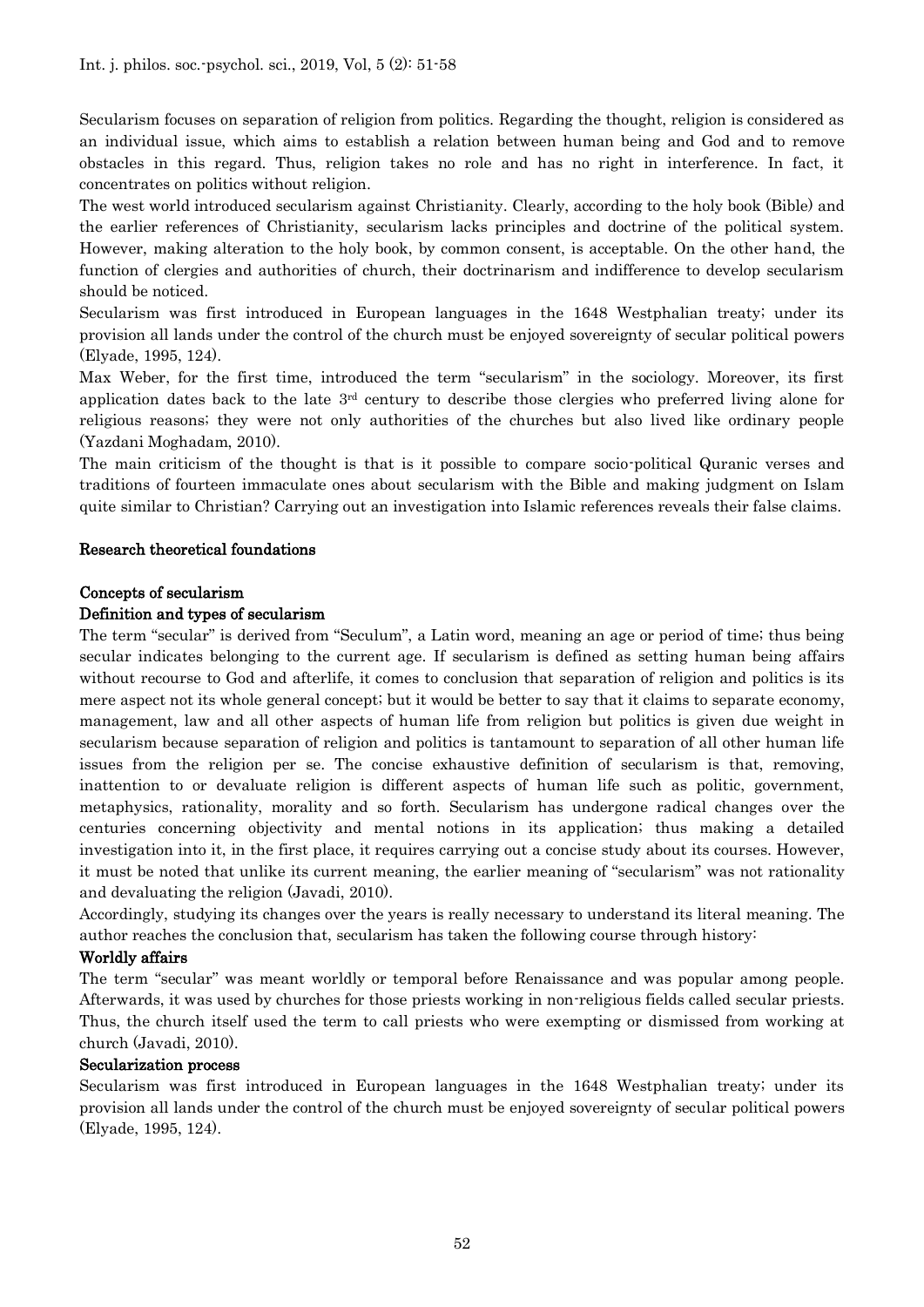Sociologists use the phrase to indicate a whole series of courses through which religious articles lose their control over social, political, spatial, resources, facilities and people; so practical procedures and worldly objectives have been replaced by otherworldly destinations or metaphysics (Elyade, 1995, 124).

Secularism is a form of ideology has its roots in the natural behavior not inspiration or metaphysics. In 1846, George, H, Jay, Hull Yuk, for the first time, introduced the philosophical system in England (Sha'bani Sarouei, 7).

Mircea Eliade, a well-known historian, defined secularism in his book entitled "culture and religion": a process through which social affairs and social entities began to gradually recede, act separately and finally religion lose its worthiness and importance in the society (Eliade, 1995, 125).

In fact, decline in religion and symbols of religion in the society and context of human life, culture, education, the arts, government, management and politics is a process called secularism in the sociology (Rahim Pour Azghadi, 1998, 196). Secularism is an external phenomenon, realizing in the context of the world and society, and has many literal equivalences such as conventionalizing, non-religious, nonspritual, dishonesty and desacralization (Rahim Pour Azghadi, 1998, 196).

#### Independence of education

The education system was organized in the medieval time either by the church or under its control (Javadi, 2010). But, as time went by, on the one hand, with the advent of scientists such as Rene Descartes, Thomas Hobbes, Pierre-Simon Laplace, and on the other hand because of educating some of the sciences such as mathematics and biology, capability of churches became narrow in teaching religious issues, so other sciences were called secular or non-religious.

#### Separation of religion and politics

Secularism, separation of religion and politics, has become common since 9th century because of increasing disputes and struggle between the government and church. Separation of religion and politics is specific to secularism and in the general sense, it is the separation of religion from the politics. Secularism is a strong ideology based on separation of religion and politics, forming a government and legislation in this system according to human wants (Rabbani Golpaigani, 1996, 113).

#### Preventing religion from interference in social affairs

Nowadays, secularism mainly implies preventing religion from interference in social affairs. Separation of religion from the society is limited to private life, so loses its social entity and attains an internal feature. Secularism is generally divided into two groups, including violent and mild.

- A. The former has an irreligious approach, and generally aims to devaluate religion in all aspects of the human life.
- B. The latter, but, is content to narrow down the religion to individual life and satisfy private demands (Kamran, 2003, 27).

According to some intellectuals, secularism is provided in three levels (Sha'bani Sarouei, 8):

- Individual secularism: in this level one is able to make rational decisions and renews placement of religion in his/her behaviors and interactions.
- Collective secularism: in this case, secularism and death of religion are both occurred in the social realm at worst, and at best it will results in distinguish between religious and traditional sectors.
- Inter-religion secularism: here, religion turns into an individual issue existing in all levels of inter-religion considerations which normally pays no attention to external consideration.

#### The reasons behinds formation of secularism in the west

Christian creed is among the most well-known causes for the advent of secularism in the western culture. The current Bible has no rule to describe main strategies of politics and social plans, so objectors to the holy book found some drawbacks to misunderstanding of priests and people immediately accepted as realized them. Accordingly, it provided a context for admission of secularism (Javadi, 2010). Unlike Islam, the New Testament lacks exhaustive rules proportion to administration of human being's social life. It directs the western society, willy-nilly, towards secularism (Madih, 2009, 11).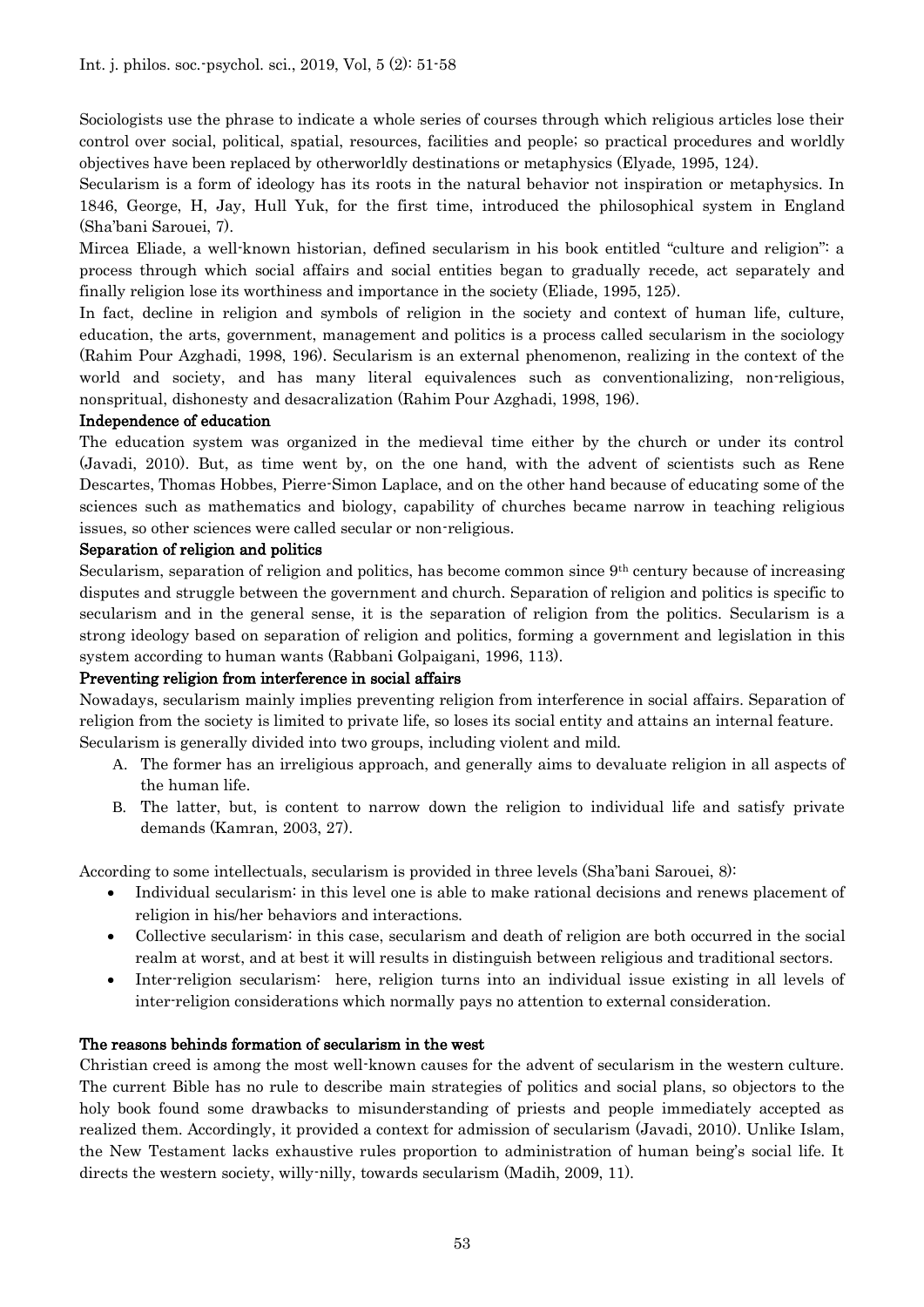Despite claim to be a unitarian, justification for belief in an independent Holy Trinity, that is to say, Father, Son and Holy Ghost, seems one of the main issues the Christian creed suffers (Shakerin, 2005, 35).

Existence of such a contradictory principle in one of the fundamental religious believes encouraged Christian intellectuals to put more efforts into prepare much justification but none of them were succeeded and finally, priests declared intellect is not allowed to interference in the issues.

There are several reasons behind influence of superstitions, contradictions and mental inspirations on the holy book, i.e, the New Testament was written many years after death of Jesus Christ and existing differences between the Gospels.

For example, in spite of the fact that the Jesus dead 2000 years ago, no one can still represent a clearly understandable interpretation of the Trinity and its stories; thus, after Renaissance, some proposed the theory of irrational religious beliefs because of its very unreasonable falsified content; and it gradually turned into the fundamentals of secularism (Javadi, 2010).

Inaccessibility to inspirational passages led to appearance of mistaken believes and prevalence of superstitious traditions and finally the irrational religious believes aroused opposition between religion and intellect (Izadi, 1996, 40). The religion correction movement is among the most well-known proceedings to form secularism. According to Luther, worldly and spiritually governances are apart from each other, and those who dominate the society enjoy the God power, so God exerts its power by means of politicians. Thereafter, some intellectuals such as John Calvin, a French theologian, Huldrych Zwingli, a pastor, and Martin Luther, a Professor, revived the movement. The present research is not organized to study their thoughts (Izadi, 1996, 40).

Regarding historical events, Christian suffered from moral, political and economic aberration, and it fulfilled a significant function to decline popularity of religion and religious government in amongst people, especially intellectuals and liberals. Eventually, church position had been weekend by public riots and separation of religion and politics was occurred (Rabbani Golpayegani, 1998).

Invalidity of some Christian teachings, e.g, the invalidity of geocentric theory, existence of some irrationalism in the Gospels such as Trinity and human beings' intrinsic blame; and the advent of modern thoughts in the Christian creed, i.e, the sensational and empirical philosophy, where upon the best ways of recognizing the world are sensational observation and practical trial; all provided a good context to diminish validity of Christian teachings and devaluate religious instructions in order to develop secularism.

#### The fundamentals of Secularism and its criticism

Humanism is one of the well-documented theoretical substructures of secularism. It is the sprite of the modern western culture and has several different meanings. The term is literally translates as "anthropocentrism", "humanism", "human gentility" and so forth (Shakerin, 2005, 50).

The Renaissance saw a progressive decline in acceptance of the religious world by virtue of humanism, anyway, as it required world-oriented religion spirituality was devaluated and religion was introduced as a thing with worldly consequences. In fact, humanism is the reason behind the advent of several ideologies which were in accord with philosophers' thoughts not the fact (Taherzade, 2009, 48).

Rationalism is another ingredient of secularism. It is literally translates as intellectual-orientation, that is, acceptance of intellect as the final reference (Shakerin, 2005, 52).Practically, to understand the world and attain human evolution wisdom is necessary but insufficient. Human intellect is unable to comprehend the fact without recourse to independent criteria.

Intellect correlates strongly with religion in Islam. "Wisdom is human being's internal religion and religion is his external intellect", Imam Ali said (Karman, 2003, 275).

Liberalism is another essential ingredients of secularism, is literally translates as freedom, liberation, deliverance, etc. (Ensaf Pour, 2010, 996).

Christian churches weekend and limited people's legal freedom by means of interference in social systems and it was declared that religion is the main reason behind the limitations and people are obliged to obey (Javadi, 2010).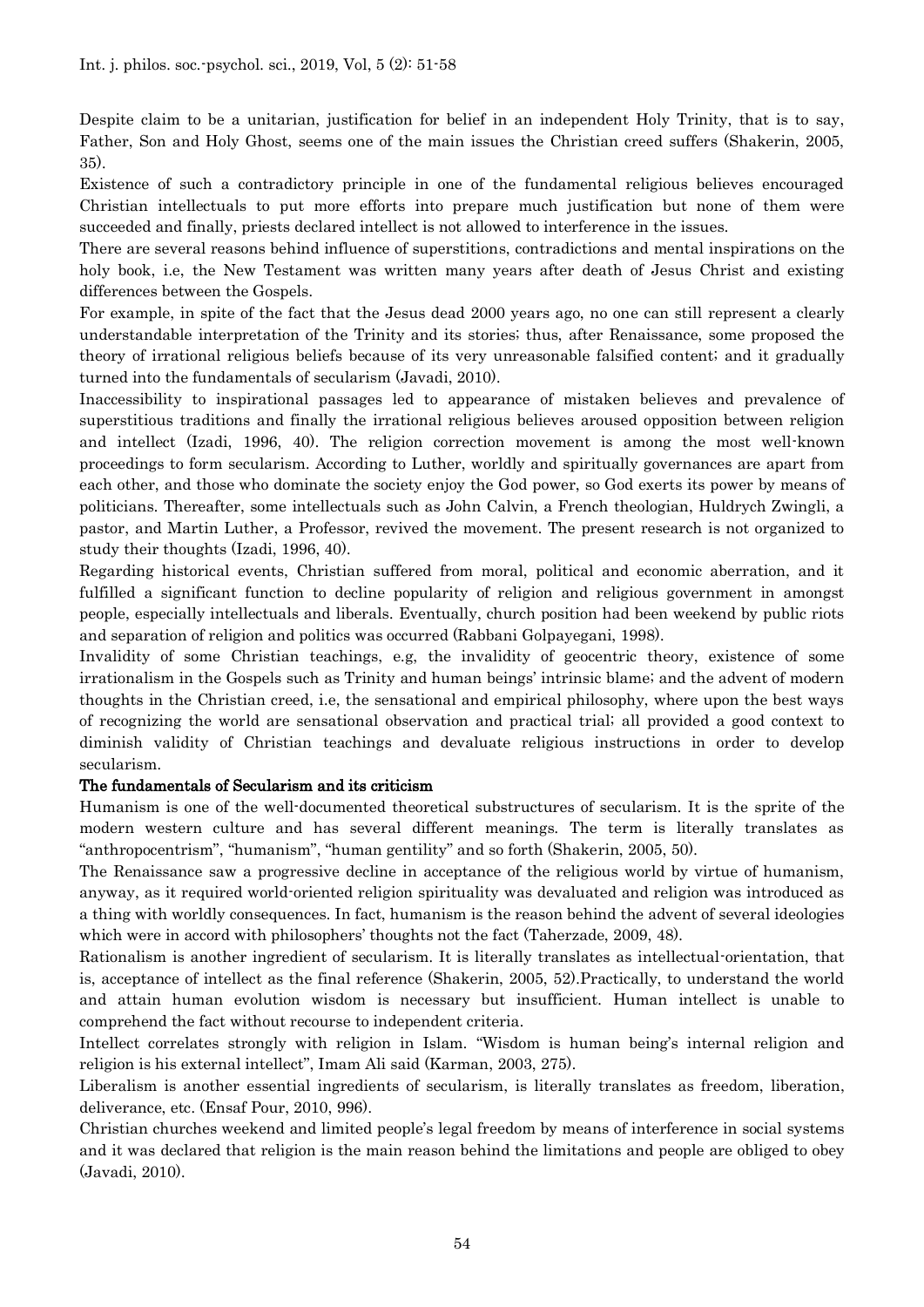While showing a total disregards for internal freedom, salvation of belongings and self-worship of concupiscence, liberalism claims extreme freedom and attends to completely restricts it to external deliverances and denying obligations. One of the most advantages of Islam is that in spite of respecting human freedom, it never disregards for human worth. Islam neither gives up freedom by means of justice and egalitarianism, like Marxism and Communisms, nor sacrifices justice and values for freedom (Shakerin, 2005, 56).

#### on reasons for correlation between religion and politics from Islamic point of view

Clearly, there is a crucial long-standing link between religion and politics in Islam (Shakerin, 2005m, 92). Unlike Christian creed, Islamic passages focus on the inherent relationship. Some believe that, terms such as "property", "mandate "and "guardian", in Quran, imply on governance of God in the otherworld (division of heaven and hell). The inference is false because governance of God is continued even when this world is finished, that is to say, those who accept and obey the divine rules go to heaven but those who reject are convinced of atheism, cruelty and injustice and have merit of going to the hill (Shakerin, 2005, 124). Thus, a theocratic politics not only administrates honorable human life in this world but also sees otherworldly affairs (Shakerin, 2005, 125).

O you who have believe, obey Allah and obey the Messenger and those in authority among you.

(Nesa-59-4)

The government is given a due weight in the verse above.

Beheshti interpreted it as follow:

According to the verse, unrighteous governors are not allowed to enjoy sovereignty over people, and human beings are not obliged to obey whoever unless Allah and his Messengers; so during the absence of Imam, people need to obey those directly or indirectly determined by people to come in to power according to Islamic standards. According to Quran, imamate and leadership are both a form of divine liable. Righteous people are merely elected on the basis of meritocracy by God.

Moreover, according to the verse above, God addressed Ibrahim, you come into power to become Imam of my servants, and when Ibrahim asked Imamate for his sons, God said, my covenant does not include the wrongdoers (Ibid).

And whoever does not judge by what Allah has revealed-then it is those who are the disbelievers (Maede, 44-5).

With regard to the verse above, establishment of divine rules in the world are requirements of faith and justice, so denying the issue is not in accord with faith, justice and pietism.

The seemingly unshakable conviction to form an Islamic worlds' government by the promised Mahdi, the last prophet, is the main reason why Islam rejects separation of politics and religion.

Quran announced formation of such a government; the following verses are notable examples:

21- Al-Anbiya-105: and we have already written in the book of (Psalms) after the (previous) mention that the land (paradise) is inherited by my righteous servants.

28-Al-Ghessas-5-6: and we wanted to confer favor upon those who were opposed in the land and make them leaders and make them inheritors. And establish them in the land.

The following is a remarkable example where Quran specifies prophets' mission is to establish justice.

57-Al-Hadid-27: we sent aforetime our apostles with clear signs and sent down with them the Book and Balance (of right and wrong), that men may stand forth in justice.

Clearly, establish justice in the social communities depends upon setting a fair lawful system.

16-An-Nahl-36: and certainly we have raised in every nation a messenger. For them to become servants to Allah and avoid Tagut (human and jinn satans).

According to the verse above, all prophets were sent to invite nations to Tawhid, theism, and fight against Tagut (arrogant despot). Since, no corrective plan works where theism is weak and arrogant despots govern human lives and their thoughts (Shakerin, 2005, 76).

Shiite has several narrations about government and politics, the following are some notable examples: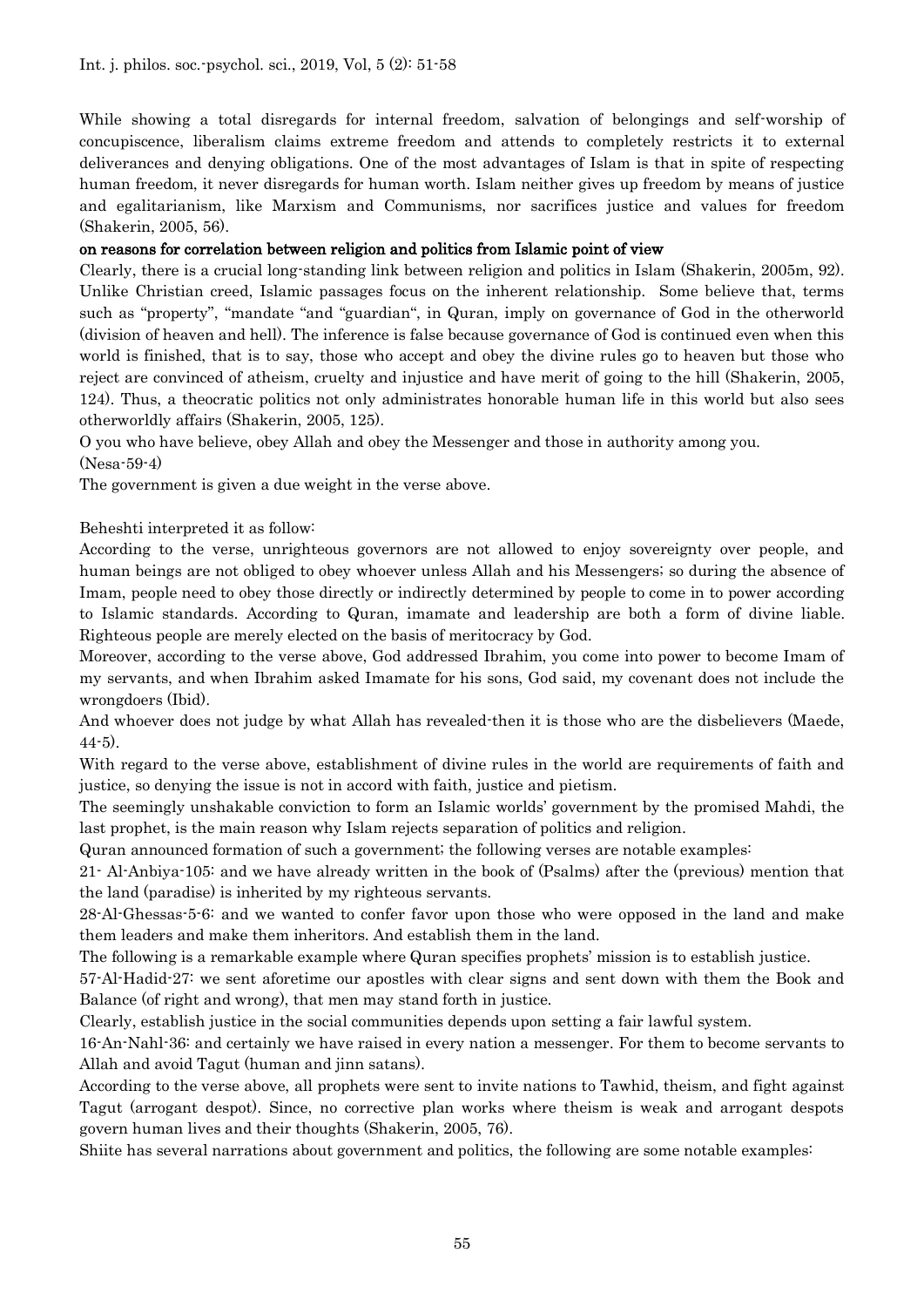Imam Reza said, clearly, there was no divine religion, divine traditions were died, infidels distorted the divine law and there was a great deal of uncertainty about Islam if God did not elect a respected, confident, honest politicians.

Abu al-Hamze al-Samali narrated, Imam al-Baqir said, five pillars of Islam are prayer, Zakat, Islamic tax, Hajj, fast and guardian, among which Muslims are just invited to obey the guardian (Rei Shahri, 2000, 247).

O God, you know whatever we did was in order to restore your signs and reveal prosperity in the lands to provide human being with security and welfare and activate forbidden law, Imam Ali said.

People need a leader, whom may be a righteous or cruel, Imam Ali said (Sharif al-Razi, 2000, sermon 40).

According to Imam Ali, every government needs leadership, but during absence of a righteous leader an unrighteous comes to power (Rabbani Golpayegani, 2000, 48). Ahmad bin Hanbal narrated, the Prophet said, people seek to recourse with a fragmented society, when it is disintegrated (Shakerin, 2005, 94).

Since human being cannot live alone and needs to strengthen cooperation with others, so a legislator, someone who comes to power by God, is obliged to make social laws, Abu Ali Sina said (Rabbani Golpayegani, 2000, 49).

With regard to numerous Islamic political objectives available in traditions and Quran it seems easy to find a link between religion and politics. It would be better to say, a religious government performs Islamic laws and accordingly in such a government religion is in a close accord with politic; but there is no association between them in a non-religious government because it is not obliged to fulfill religious laws and eventually religion is totally damaged because its laws are disregarded. By and large, most Islamic laws are performed providing a religious government comes to power (Mir, 2001, 91).

In conclusion, Islam not only sees individual and religious affairs, but also includes social and political aspects of the human life. It has a variety of advices and comments on different issues, including politics and government. Thus, it would be better to say Islam is a form of politic religion (Motahhari, 1985, 31).

5. Special inferences concerning Islam

Mahdi Bazargan affirms separation of religion and politics and severely refrained from consult with people; "prophecy and governing are wholly different and have their roots in two irreconcilable different issues" (Bazargan, 1998).

There is no doubt that Tawhid, oneness of God, and Ma'ad, resurrection, are among the most well-known ingredients of prophets' mission and also given due weight in the holy Quran.

Despite the fact that government is the center of Islam's attention in order to establish justice and fulfill divine law in the human societies, there seems no conflict between religion and politics and they are in accord with each other (Rabbani Golpayegani, 2010, 56-57). Although prophets are obliged to address worldly affairs, making a better life for human being is a sine qua non and essential for cognition of God.

When discussing about religious government, philosophers often seek recourse to the inference that association between religion and politics leads to misuse of arrogant, that is, religion is used as a tool to develop their power; so to analyze it two aspects need to be discussed. Regarding its universality, religion is able to satisfy all worldly and otherworldly human needs, in fact God make human beings a divine gift of universality of religion according to his exhaustive tradition and theology.

Imam Reza said, whatever is advised by religion looks after human being interests and whatever is prohibited by religion has both physical and mental damages (Shakerin, 2005, 91).

In answer to the aforementioned inference, that is to say, instrumental use of religion, it must be noted that responsibility of politic for those affairs, called religious dogmas, will assist to find its way in human being's favor; since in a religious government governors are obliged to perform their duties according to the law religious standards will restrict their authority (Javadi Amoli, 2002, 344).

So, regarding Shiite political convection, a religious government is a system whose leader is Imam and during his absence deputy, whom has a close resemblance to Imam, excises leadership over the society; thus he is not only must be able to fulfill overall management but also needs to have piety, justice, and inference capability about divine law proportion to society requirements (Shakerin, 2005, 97).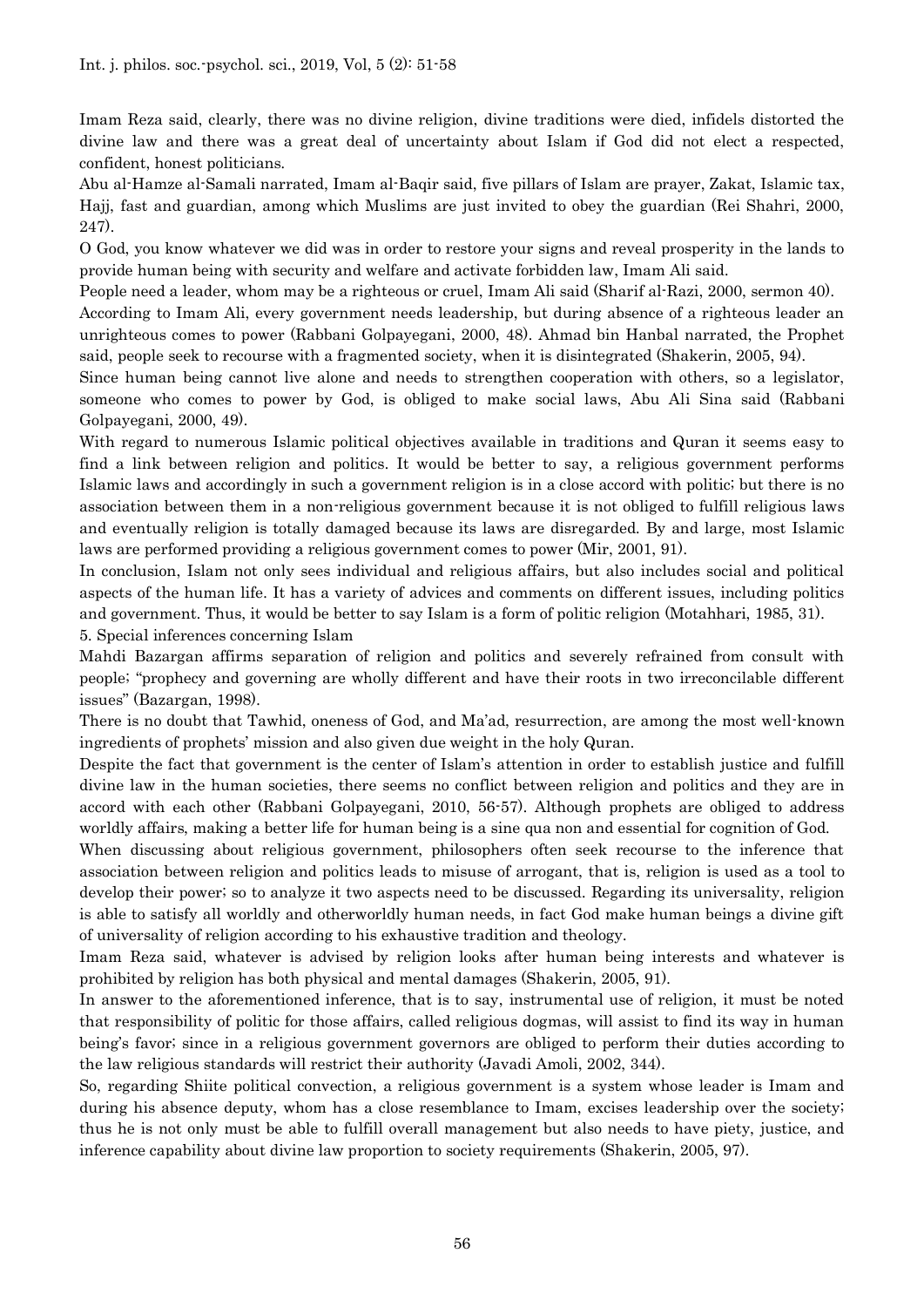#### Conclusion

Secularism is an ideology seeking to reduce the role of religion and devaluate its function; in other words, eliminate religion from human being's political and social life. This thought was proposed by those who were unfamiliar with the fundamentals and sources of Islam; therefore, the secularism-orientated approach was created against Christian due to lack of governmental and political rules. The ideology, separation of religion and politics, is affirmed if there was no direct reference to political issues in Islamic sources; but there are several references to it in Islamic Hadith and traditions. Seculars try to keep separate religion from politics with recourse to the inference that the otherworldly religion is not in accord with worldly policy. However, from Imam Khomeini's viewpoint, the world is the main field of religious mission. Religion is generally aimed to direct human being efforts.

The crucial function of religion is to assist human being attain beatitude by virtue of other ways. So, it affirms that there is a direct relationship between this world and other world. Regarding universality of religion, it must be noted that there is a close link between worldly and otherworldly affairs in Islam. Thus, there is no doubt that politics and government have a special plan. By making reference to sociopolitical traditions, prophets' life, objectives of mission, and government's political rules it seems there is there is a direct relationship between Islamic policy and Islamic religion. Although seculars give many reasons for their thought, with regard to rational and traditional facts, there inferences are subjected to criticism.

#### References

- 1. Aryan Pour Kashani, Manouchehr (2009); the English-persian collegiate dictionary, 8th edition, vol.2, electronic publishing and Jahan Rayane e-mail information base.
- 2. Bazargan, Mehdi (1998); the other world and God are objectives of prophet's mission; 1st edition, Rasa publishing Ltd, pp.82-83.
- 3. Ensaf Pour, Gholam Reza (2000); Persian dictionary, 5th edition, p.996, Zavvar
- 4. Gelayeri, Ali (2005); secularism or modern divagation, Dolate Andishe quarterly journal, Islamic research center of IRIB, No.49.
- 5. Izadi, Ali Naghi (1996); secularism or religion.  $1<sup>st</sup>$  edition, Mashhour publishing
- 6. Ja'fari, Mohammad Taqi (2008); philosophy of religion, research center of Islamic culture and thought, 2nd edition.
- 7. Javadi Amoli, Abdullah (2002); Velayat-e-faqih (religious jurisprudent, justice, province), Mohammad Mehrabi, Qom, Asra, 3rd edition.
- 8. Javadi, Mohammad Saleh (2010); a criticism on secularism from Quran's point of view, for more information visit [www.rastekhoon.net](http://www.rastekhoon.net/).
- 9. Kamran, Hassan (2003); a criticism on pluralism of religions. Culture and education research center, Qom, p.27.
- 10. Madih, Mohammad Reza (2009); quarterly journal of Nour-e-Andishe, the mobilization of clergies and theologians, No.14, summer, Misaq.
- 11. Mir, Iraj (2001); relationship between religion and politics: a review on interpretations of Imam Mohammad Ghazali and Tousi on the link between religion and politics, 1st edition, Nei publishing.
- 12. Mircea Eliade (1995); religion and culture, board of translators under supervision of Baha eddin Farshai, Islamic culture and education ministry, No.49, 1st edition.
- 13. Mohajeri, A, A; dictionary of communications and press. 4th edition, spring 1997, Mojde publishing.
- 14. Mohammadi Rey Shahri, Mohammad (2000); Mizan al-Hekmat translated by Sheikhi, Hamid Reza. Dar al-Hadith research center, 2nd edition, vol.1, Qom.
- 15. Motahhari, Morteza (1998); imamate and leadership, 3rd edition, Sadra press, Tehran.
- 16. Parsa, Hamid (1996); the fundemantals of education and social aspect of secularism, Andisheye Moaser institution, 3rd edition, No. 1.